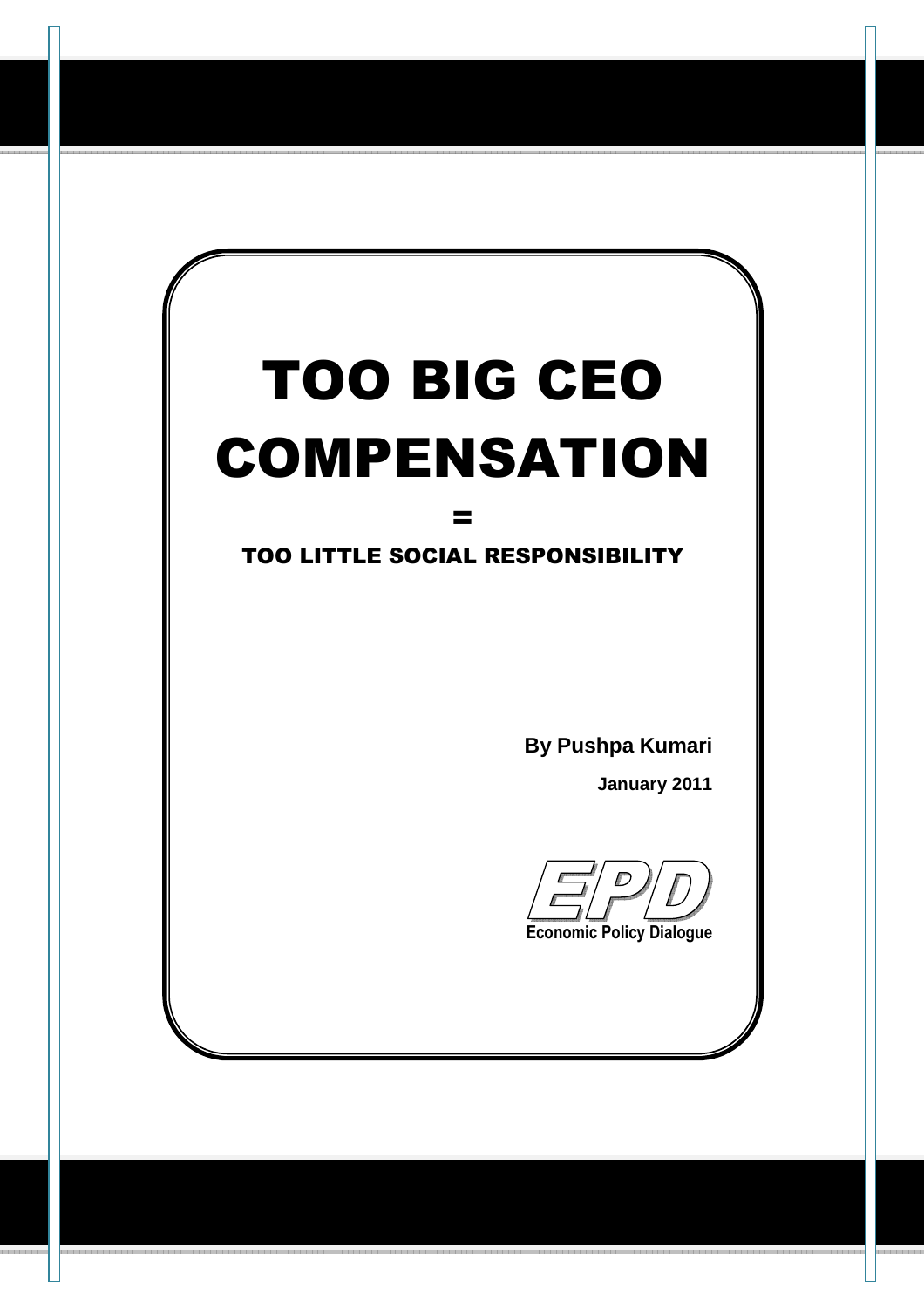#### **About the Author**

Pushpa Kumari is a Senior Economist at Economic Policy Dialogue. She is an M A, M Phil, Ph D in Economics. Having Research and teaching experience of more than a decade, she has many publications to her credit.

pushpa@epdonline.org

…………………………………………………………………………………………………

#### **Economic Policy Dialogue**

Economic Policy Dialogue (EPD) is a Toronto-based independent research organization that brings forth the economic policy issues which affect the people, society, business, and environment at national and international level; and also, seeks to put forward the policy alternatives through constructive dialogue.

www.epdonline.org

epd@epdonline.org

…………………………………………………………………………………………………

**©** All rights reserved

Reproduction in whole or in part without written permission from organization is strictly prohibited.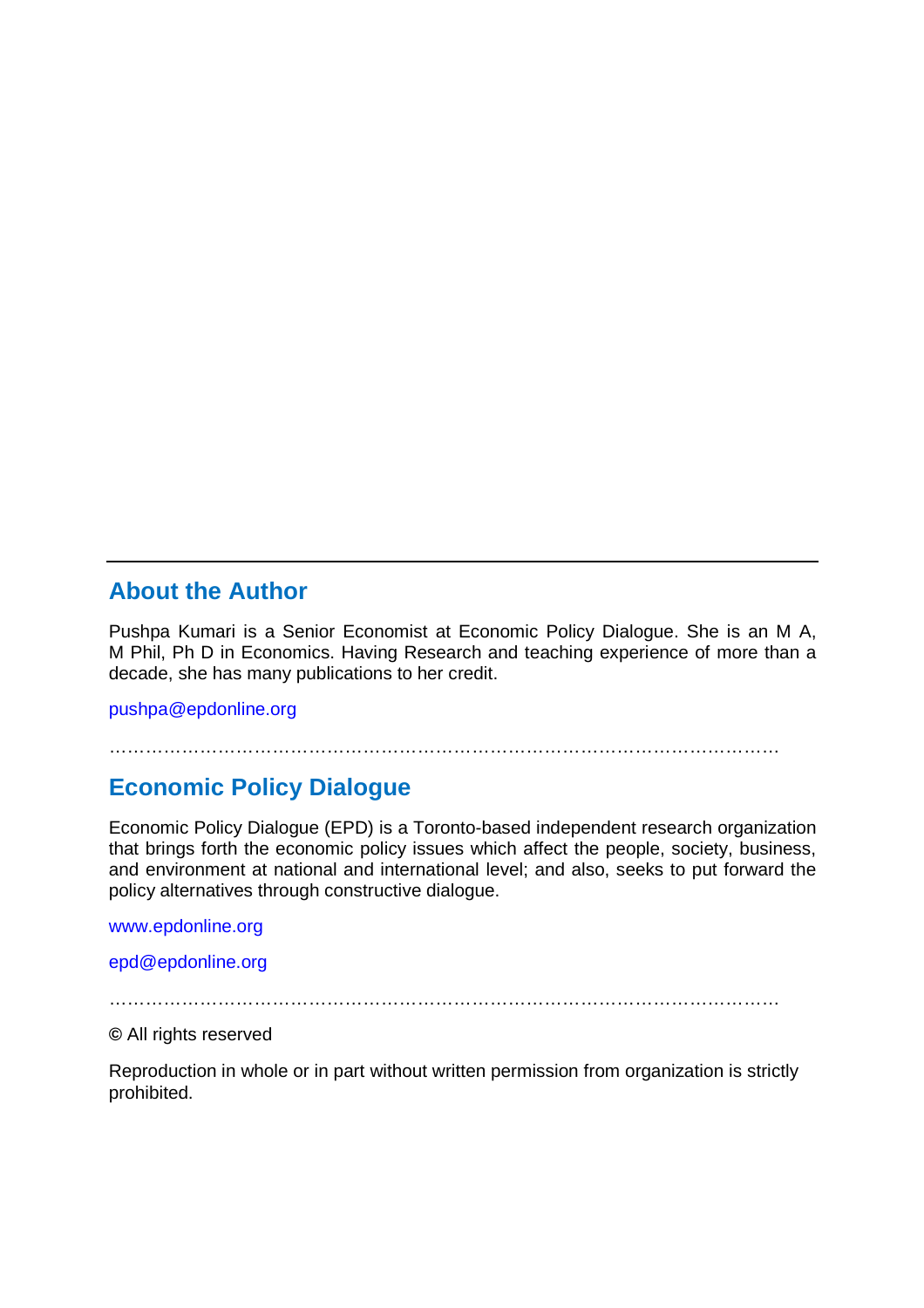## **Index**

| 2. How Large Income-gap between CEOs and Workers is a Social III3-5     |  |
|-------------------------------------------------------------------------|--|
|                                                                         |  |
|                                                                         |  |
| 5. What Explains So High Executives' Pays, if not the Performance?10-12 |  |
|                                                                         |  |
|                                                                         |  |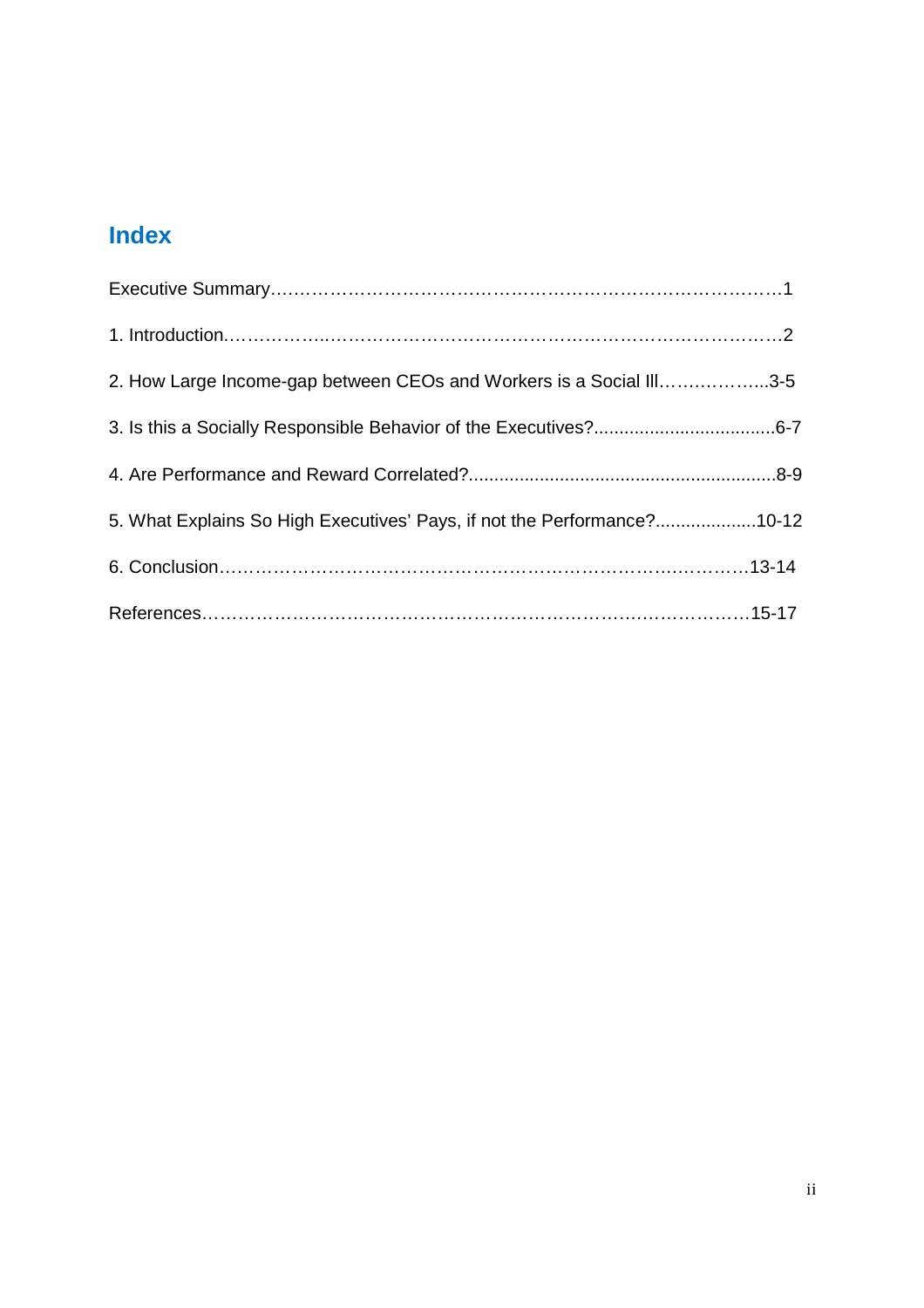### **Executive Summary**

Present paper reveals how very high and yet increasing pays of the CEOs as compared to other workers is a social ill. It determines that 'rent seeking behavior' seems to better explain the CEO pay phenomenon than 'pay for performance'. On the whole, it establishes that it is not only the amount of the CEO pays, but also the process and the impact, all reflect the socially irresponsible behavior on the part of CEOs.

A huge inequality is not good for the workers, society and national economy. It adversely affects the morale of the employees, leads to an unequal wealth and associated power distribution in a society, spoils the social fabric, and also reflects dominance in an overall institutional dynamics of a nation. Corporate world's reckless conduct under the leadership of recent time CEOs, like cost cutting, hire-fire, jobdiversions, no union or de-union, excessive risk etc. may be financially paying but have too high social costs to bear by any society. Excessive pays have created, in general, an excess risk-taking, greed, market manipulation, exploitation, fraudulence and corruption. This, in turn, has caused more mistrust against the corporate world on the one hand, and greater instability in the national economies and further unsustainably in the global economy on the other.

CEOs may grab excessive pay checks while sitting at a top responsible position but as an individual, as a part of an organization, and as a part of a society they can never be seen as responsible. In an era of corporate social responsibility consciousness, CEOs do have a parallel duty to be socially responsible and take out a proportionate share from the value added vis-a-viz other stake-holders, especially the fellow members. This is an irresponsible behavior to extract more than the socially acceptable pays.

Also, there seems to be no link or a poor, if any, between their pay and performance. The fact is executives have been able to extract much more than optimal with their power and influence. A pyramid of institutional factors like, inefficient markets, biased and loop-holed regulations and partisan nexus etc. serve a good landscape for opportunistic selfish-interests and greed to fructify. CEOs' pays might have been swallowed by the societies, but they cannot be accepted as socially responsible.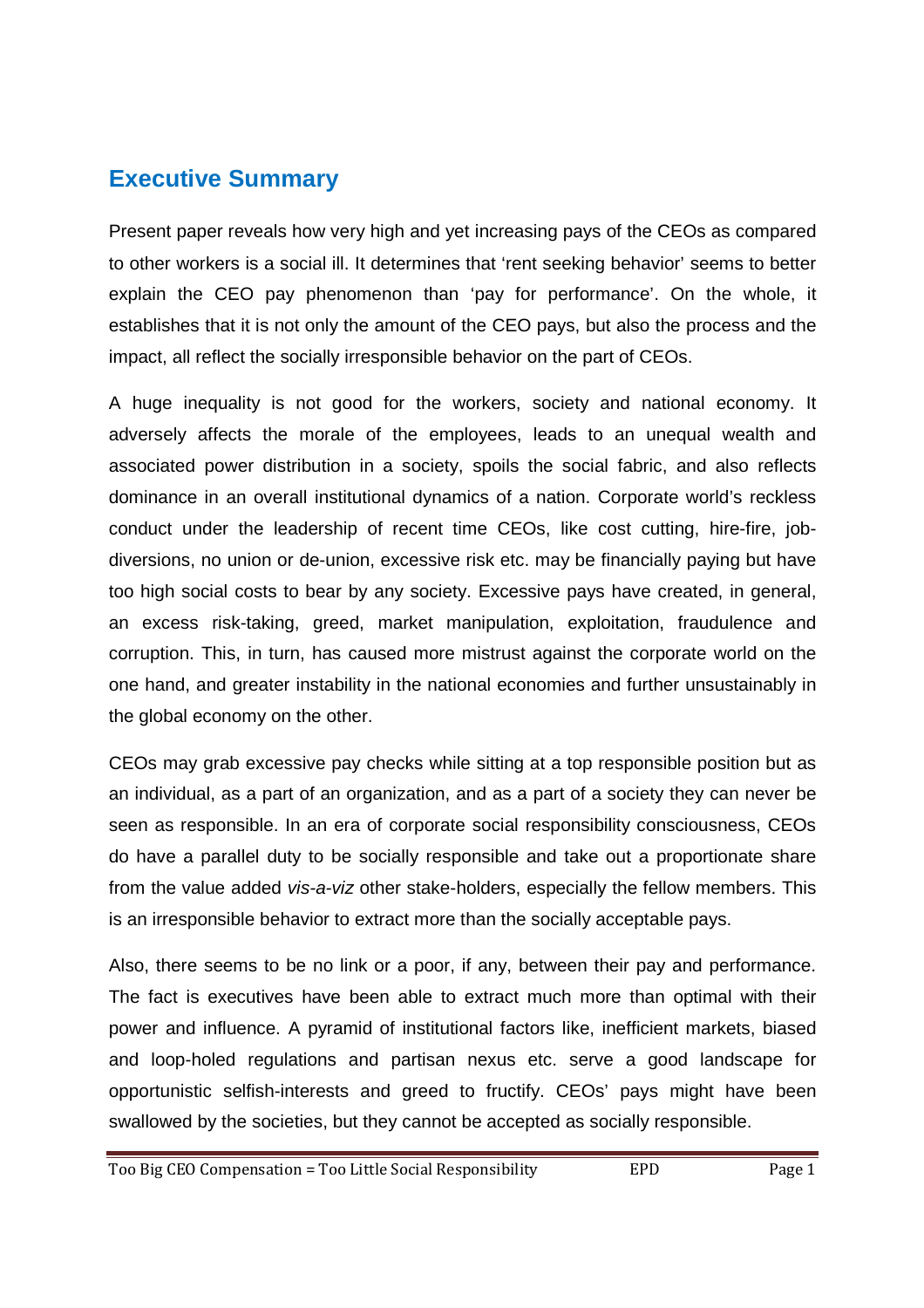## **1- Introduction**

Income inequality is not a new phenomenon at all, but 'so much' is not a very old either. The ratio of earnings of an average U.S. CEOs in major companies to an average worker ballooned 344 in 2007 from less than 40 till 1970s<sup>1</sup>. Canada is not far behind; the ratio was found to be the 5<sup>th</sup> highest (after US, UK, Italy and New Zealand) in a group of 14 advanced countries' group in  $2005^2$ . The average earnings of the top 100 CEOs have risen to 174 times in 2008 $3$  from around 100 times than that of an average worker in just 10 years' time. Such a high income inequality might have been swallowed by our societies, but whether it is a socially responsible behavior on the part of executives is a subject matter of scrutiny.

Present paper attempts to look into: a) how a large and increasing income gap between the executives and the workers is a social ill; b) how drawing the fat pays is not a socially responsible behavior on the part of CEOs; c) whether there is a correlation between executives' pay and performance; and d) what explains executives' enormous pays. Although present analysis intends to deal directly with a particular aspect of income inequality, i.e. between executives and workers in the industry; it may also be related with the issue of inequality in general, and with several other issues at industrial, socio-economic, and institutional level.

<u>.</u>

<sup>&</sup>lt;sup>1</sup> Mishel (2009). Figure 3AE, p. 221. Also, Anderson (2009). p. 1.<br><sup>2</sup> Mishel (2009). Table 3.42, p. 222.

<sup>3</sup> Mackenzie (2010). p. 5.

Too Big CEO Compensation = Too Little Social Responsibility EPD Page 2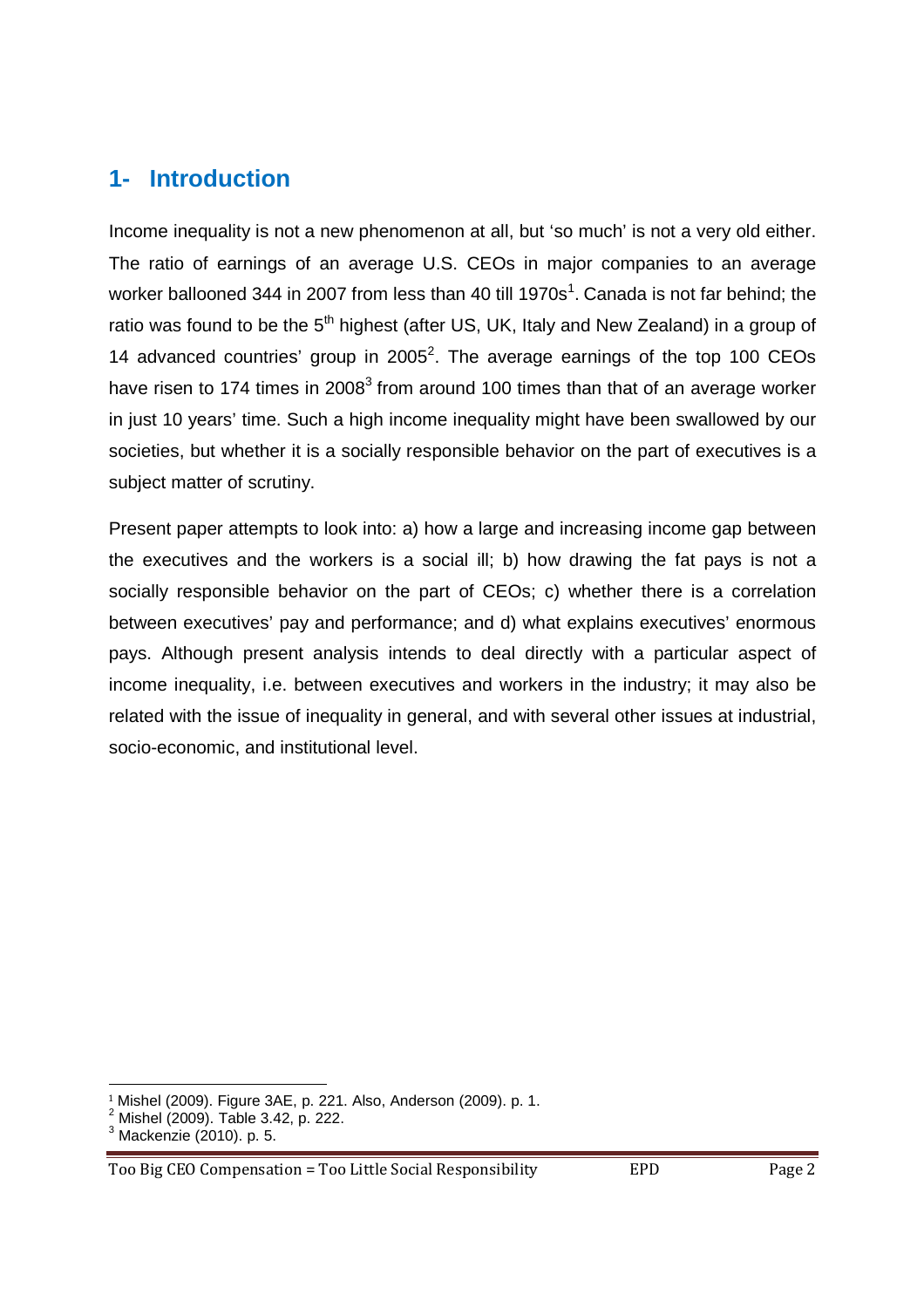## **2- How Large Income-gap between CEOs and Workers is a Social Ill**

A huge and yet increasing gap in the incomes of workers and their executive counterparts is a social ill as it is bad for the workers, society, democracy, and national economy.

- It adversely affects the morale of the employees, and consequently their efficiency and productivity. They feel as if their hard work not being rewarded proportionately. They face the harsh realities like a fall in unionization rate, hirefire policy, joblessness, and increased part-time and contractual jobs in contrast with an ever growing CEOs' compensation. They are more vulnerable and insecure than ever as their bargaining power, welfare, and employment have become more susceptible. Demoralized, stressed and chilled working class has been watching fat cats accumulating more fat.
- It creates a perpetual cycle of imbalance in the social fabric through inequality. Workers live in a society where they relate themselves with others, especially more so in an organizational set-up. If they find themselves weakened or weakening in relation with others or even not grown at a pace at which others have, it affects negatively their social behavior. It may cause stress, over/under work, shirking, and behavioral volatility etc at the personal level; whereas, disturbed family relations, health problems, addictions, domestic/communal violence at the social level; and corruption, manipulation, insensitivity, discrimination, marginalization, crime etc at the national level. These threeleveled self perpetuating disorders (may or may not be interconnected) are certainly not driven only by the income-inequality, but it has its role in its dynamics.
- It also creates a bias in the macroeconomic decisions which further results a skewed resource and wealth distribution in a nation. It simply appears to be the income gap visibly, but through distribution of wealth it invisibly determines what,

Too Big CEO Compensation = Too Little Social Responsibility  $EPD$  Page 3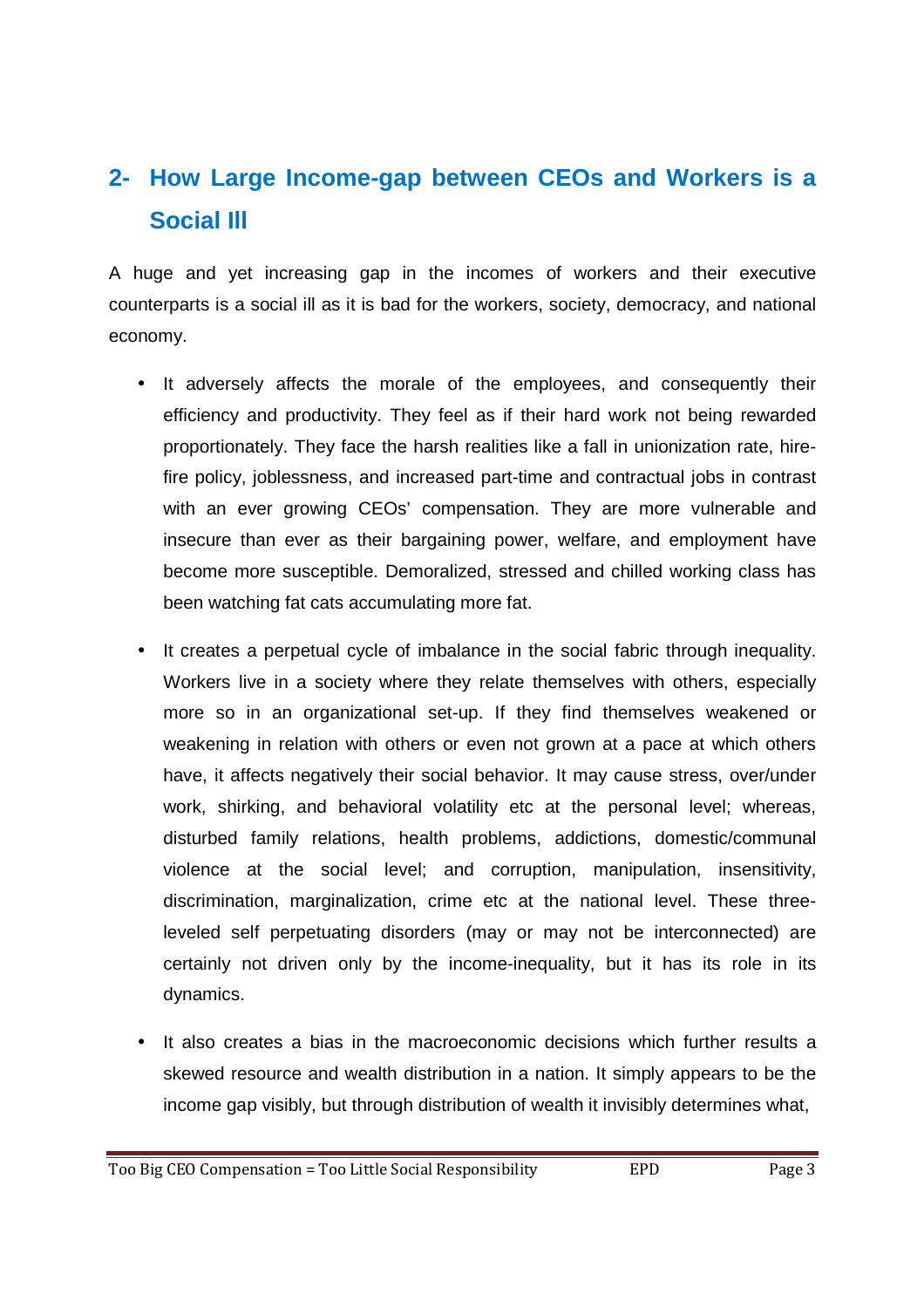how and whom for is to be produced. Market forces simply follow where the profits are; profits are where a growing market and wealth is. Jeremy Rifkin writes in his seminal work 'The End of Work', "The growing gap in wages and benefits between top management and the rest of American workforce is creating a deeply polarized America – a country populated by a small cosmopolitan elite of affluent Americans enclosed inside a larger country of increasingly impoverished workers and unemployed persons. The middle class, once the signature of American prosperity, is fast fading...."<sup>4</sup> In Canada, perhaps, structural factors associated with inequality, among other factors, may explain the fact why the average real and relative federal minimum wage and also the average worker's real earnings have actually fallen, whereas average real compensation of the top CEOs has increased enormously during the last two decades'. Estimates by Kerr (2008) show that although the average federal minimum wage increased by some 21% between 1997 and 2007, however, when adjusted for inflation, the average federal minimum wage has actually declined (less than 5%) during the same period, and also the relative average federal minimum wage declined during this period from approximately 42% of the average hourly wage for all employees 15 years of age and over in 1997 to 39% in 2007.<sup>5</sup> According to the calculations by Mackenzie (2010), the average real earnings have actually fallen by 6% for an average worker during 1998-2008, whereas average real compensation of top 100 CEOs has risen by more than 70% during the same period $6$ . This is how, invisible hand of power works!

It is inherently undemocratic in any democratic system. 'Whose rules rule the nation' – it is generally not the democratic institutions as it appears to be; rather, actually it is where the wealth and power are. Lobbyists, interest groups, public relation agencies, consultants, lawyers, etc middle agencies also play their role to serve the aspirations of those with power and wealth.

<sup>–&</sup>lt;br><sup>4</sup> Rifkin (1995). p.173.<br><sup>5</sup> Kerr (2008). p. 3.

<sup>6</sup> Mackenzie (2010). p. 5.

Too Big CEO Compensation = Too Little Social Responsibility EPD Page 4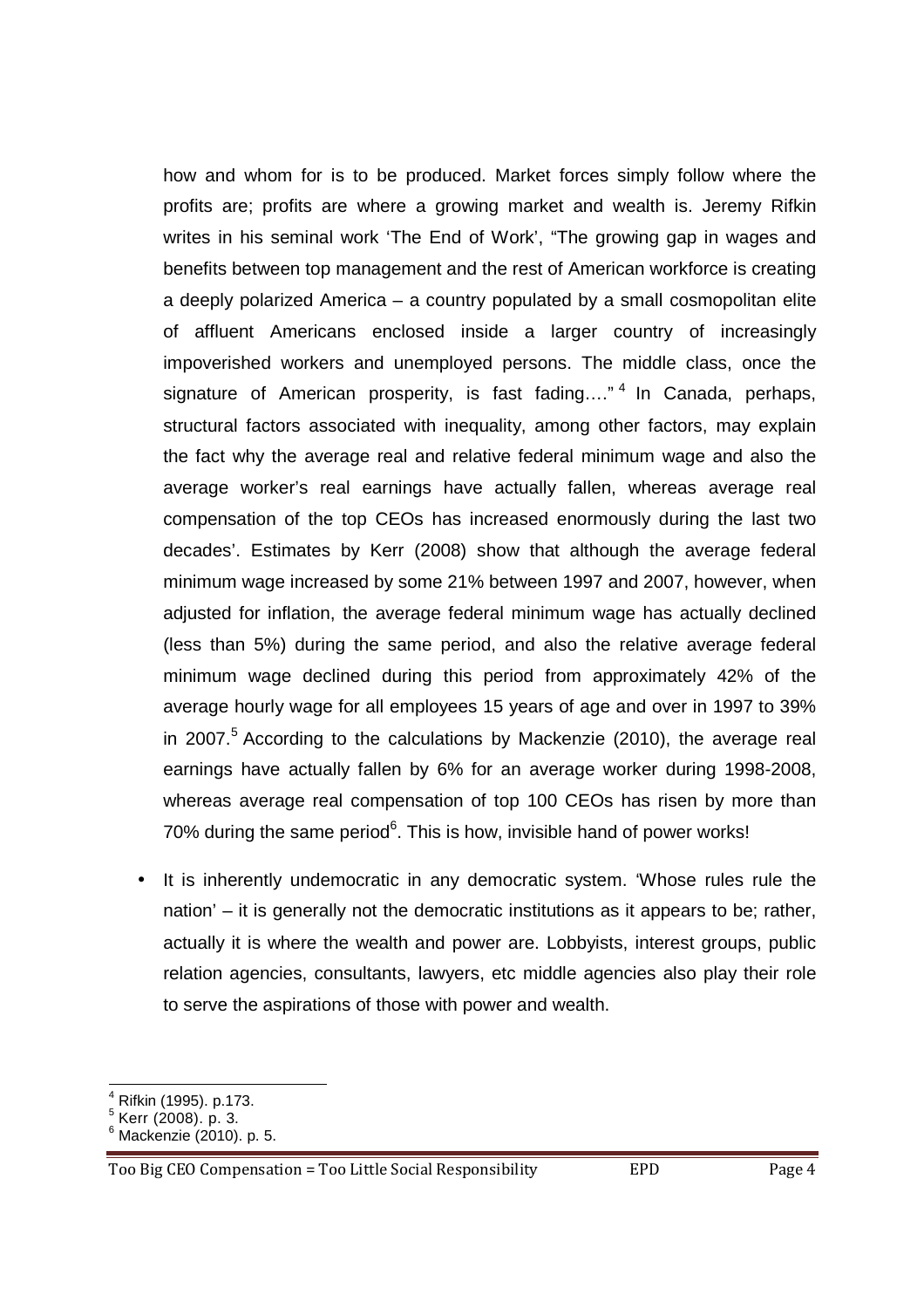• Large income gaps reflect opportunism of one group, and also incentivize to intervene and manipulate institutional structure to attain and maintain their monetary gains at any costs. In the process that small group may play with the peoples' livelihoods, organizational structures and economies' sustainability. "Executives' excesses" are one of the major factors behind the ongoing worst global recession since the great depression of the 1930s. Enron scandal, a case of "the systematic failure of America's institutions of capitalism"<sup>7</sup>, is yet not a forgotten past in which one of the main responsible factors was the "excessive executive compensation"<sup>8</sup>. How many times the black-holed part of the corporate history has to repeat to convey the same message that executives' excesses cause greed, excess risk-taking, market manipulation, fraudulence and corruption.

Too Big CEO Compensation = Too Little Social Responsibility EPD Page 5

**.** 

<sup>7</sup> McNamar (2003). "Enron's management failed. Enron's board of directors failed. Enron's internal audit function failed. Enron's external auditors failed. Enron's attorneys failed. Enron's commercial and investment bankers failed. The credit rating agencies failed. Wall Street's securities analysts failed. The business press reporting on Enron failed. In other words, the institutions of American capitalism that many had touted, indeed even preached about to the rest of the world, simply all failed." 8 Committee on Governmental Affairs, United States Senate (2002).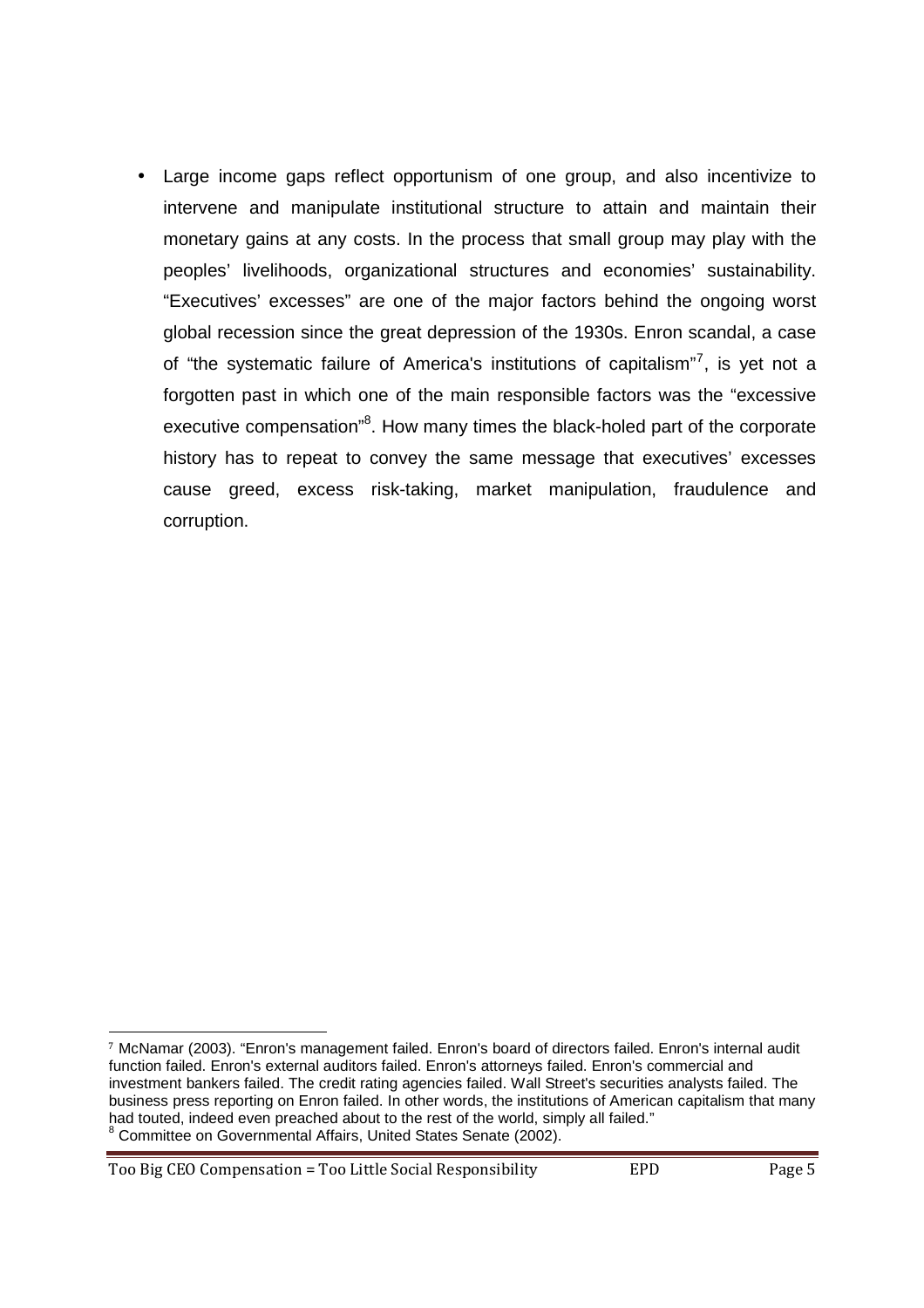## **3- Is this a Socially Responsible Behavior of the Executives?**

Whether CEOs' high pays indicate their social responsibility or not can be viewed on three possible grounds: as an individual, as a part of an organization, as a leader of an organization.

In an era of corporate social responsibility, CEOs also have analogous duty to be socially responsible and take out a proportionate share from the value added vis-a-viz other stake-holders especially fellow members. Unfortunately, being at a top executive position he seems to behave like a predator probably sitting at the top on the enormous resources of an organization and potentially knowing all the strong and weak links within it. While being privileged with a responsible position, he behaves relatively irresponsibly. Widespread attack on their compensations has been nothing but a signal of social unacceptability.

As a member of an organization several questions may be asked to look at the justification of the big pay amounts. Is a CEO irreplaceable? Will organization cease to exist if he is not the head? If he is paid less than what is currently, will he not work the way he works now? If he is paid in a certain reasonable proportion with other employees, will he work differently? History answers loud all these questions. National corporations have grown all over the world historically without present-time big compensations. Inventions, innovations and productivity all have taken place without such huge payments. Leadership is a passion, it is a skill – and not bound by the amount of compensation. Yes, reward is an inducement but how much reward is good – is a matter of corporate introspection. Excess rewarding has been creating nothing worth rewarding but excess risk-taking, greed, market manipulation, exploitation, fraudulence, and corruption. In return, on a one hand this has caused more mistrust against the corporate world, and on another greater inherent instability and volatility in the national economies, and further unsustainably in the global economy. In no way, this can be termed as a socially responsible behavior.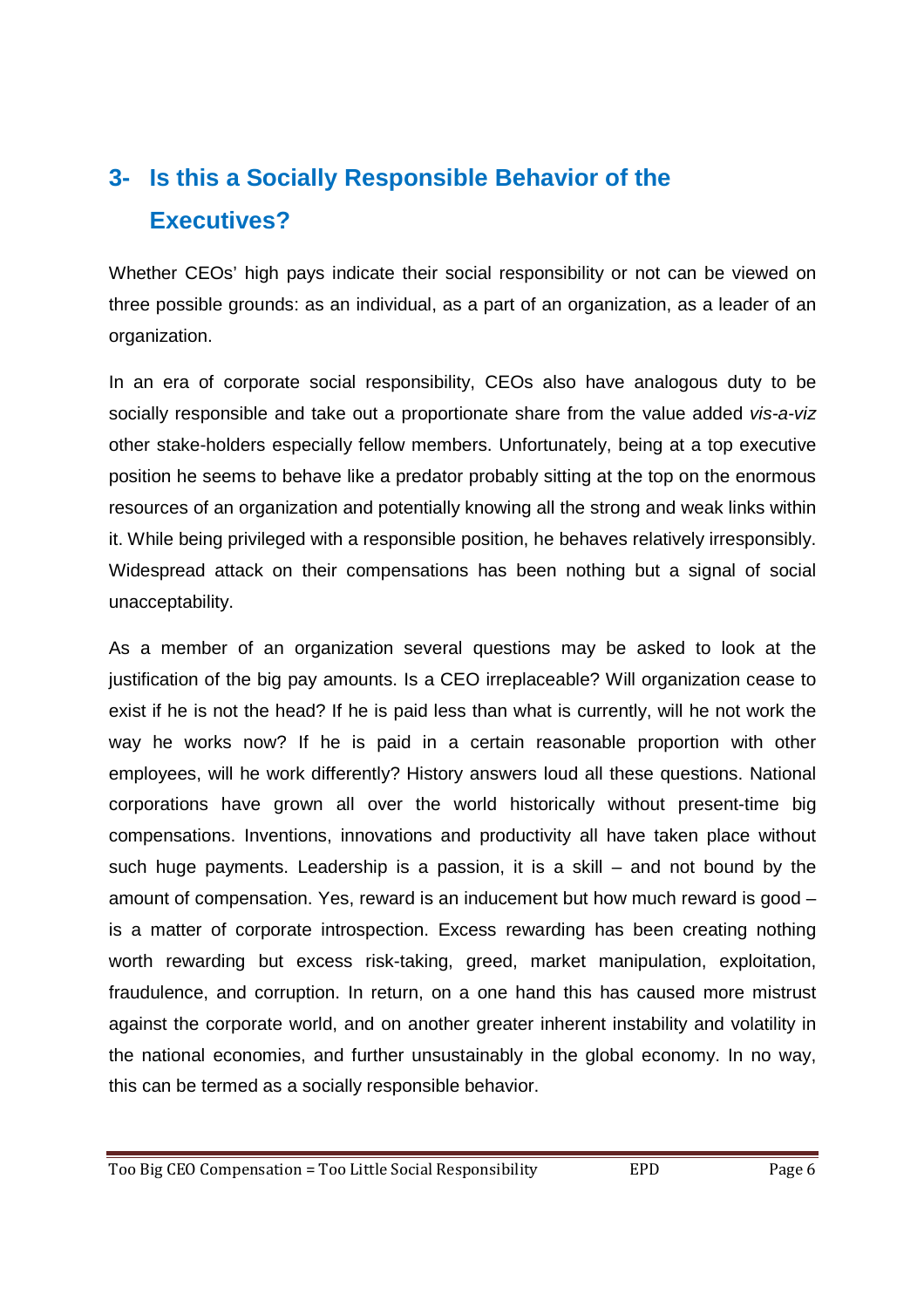CEOs enter an implicit social contract, as they join any organization bound by such contract. How far all the stake-holders, especially other than the shareholders and employees, like buyers, suppliers, regulators, governments, communities, environment, and economy have been fared in the value-generation process? Wide range of criticism and increasing activism against bully corporations indicate that CEOs' report-card, who run these corporations, is certainly not clear.

George Romney, General Motors CEO, turned down a \$100,000 bonus and kept his salary at \$225,000 a year in the late 1970s while declaring that no executive should be paid more than 25 times the factory wage<sup>9</sup>. Warren Buffet, chairman of Berkshire Hathaway, received a total of \$175,000 in compensation in 2008, the same amount he received a year earlier<sup>10</sup>, and also having base salary at \$100,000, the same level it has been for more than 25 years. As Charlie Munger, Warren Buffett's partner at Berkshire Hathaway, puts it, "The CEO has an absolute duty to be an exemplar for the civilization."<sup>11</sup> 

 9 Example is quoted in Mackenzie (2009)

<sup>&</sup>lt;sup>10</sup> Bernard (2009). San Diego Union-Tribune 13 March 2009.

 $11$  Kirkland (2006). Fortune June 30 2006.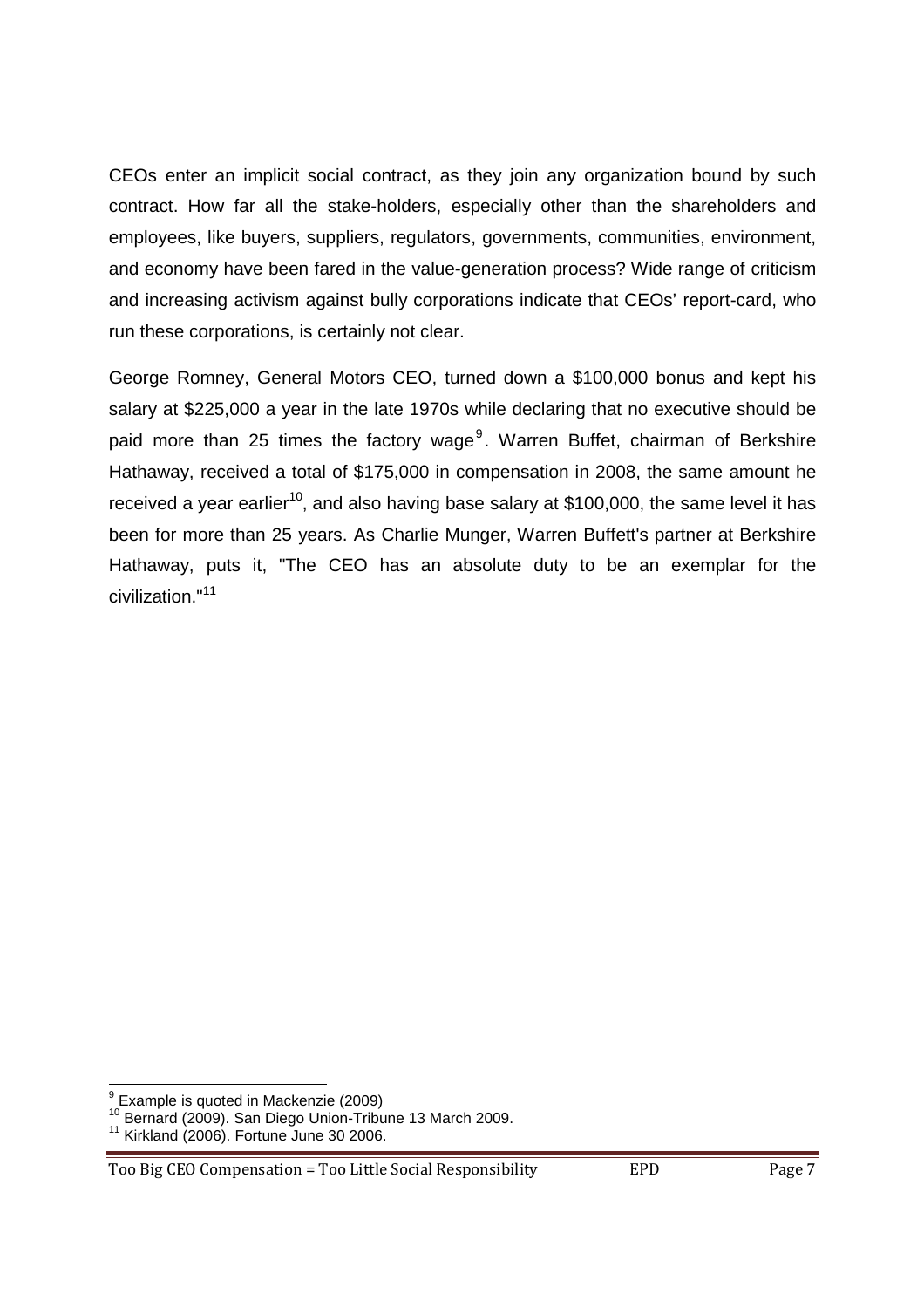## **4- Are Performance and Reward Correlated?**

Theoretically, higher pay ought to be paid for higher performance; hence there should be a strong correlation between compensation and profit. But simple cross section data analysis with the help of correlation coefficients for the top 100 companies in 2008 and 2009 do not indicate the same. An important observation to note: about 70 CEOs of these top 100 companies were also found as among the highest paid 100 CEOs list in  $2009<sup>12</sup>$ . It means our analysis, based on the compensation of the top companies' CEOs, is in the best approximation of the highest paid CEOs in the Canada's corporate world.

In 2008, correlation coefficient between CEO compensation and company's profit was found to be 0.29 which cannot be considered to be strong in any ways, and correlation coefficient between executive compensation (in 2008) and percentage change in company's profit (from 2007) was found to be negative for the 102 executives of the top 98 companies<sup>13</sup>. Whereas in 2009, these correlation coefficients fared worse as being calculated at 0.09 in the case of CEO compensation and company's profit, and -0.21 in the case of CEO compensation (in 2009) and percentage change in company's profit (from 2008) for the 103 executives of the top 100 companies.

| Year | <b>Correlation between Compensation</b><br>& Profit | <b>Correlation between Compensation &amp;</b><br>% Profit Change from Previous Year |
|------|-----------------------------------------------------|-------------------------------------------------------------------------------------|
| 2008 | 0.29                                                | $-0.09$                                                                             |
| 2009 | 0.09                                                | $-0.21$                                                                             |

#### **Correlation coefficients**

Note: Data on CEO compensation, profit and percentage change in profit are taken from 'Globe and Mail' 2009 & 2010 lists on executive compensation and 1000 publicly traded companies.

Actually, 39 out of top 98 companies in 2008 and 61 out of top 100 companies in 2009 experienced negative change in the profit from their respective preceding years. Also, out of 39 and 61 'negative profit change' companies during 2008 and 2009, respectively, three companies (Magna International Inc., Power Corp. of Canada, IGM

Too Big CEO Compensation = Too Little Social Responsibility EPD Page 8

  $12$  Comparison between the 'Top CEO Listing' in Mackenzie (2011) and 2010 Globe and Mail 'Executive Compensation Survey'.

 $3$  Not 104 CEOs of 100 top companies as in the original 'Globe and Mail' CEO compensation list because data on two companies – Tim Horton and Pengrowth Energy Trust – were not complete.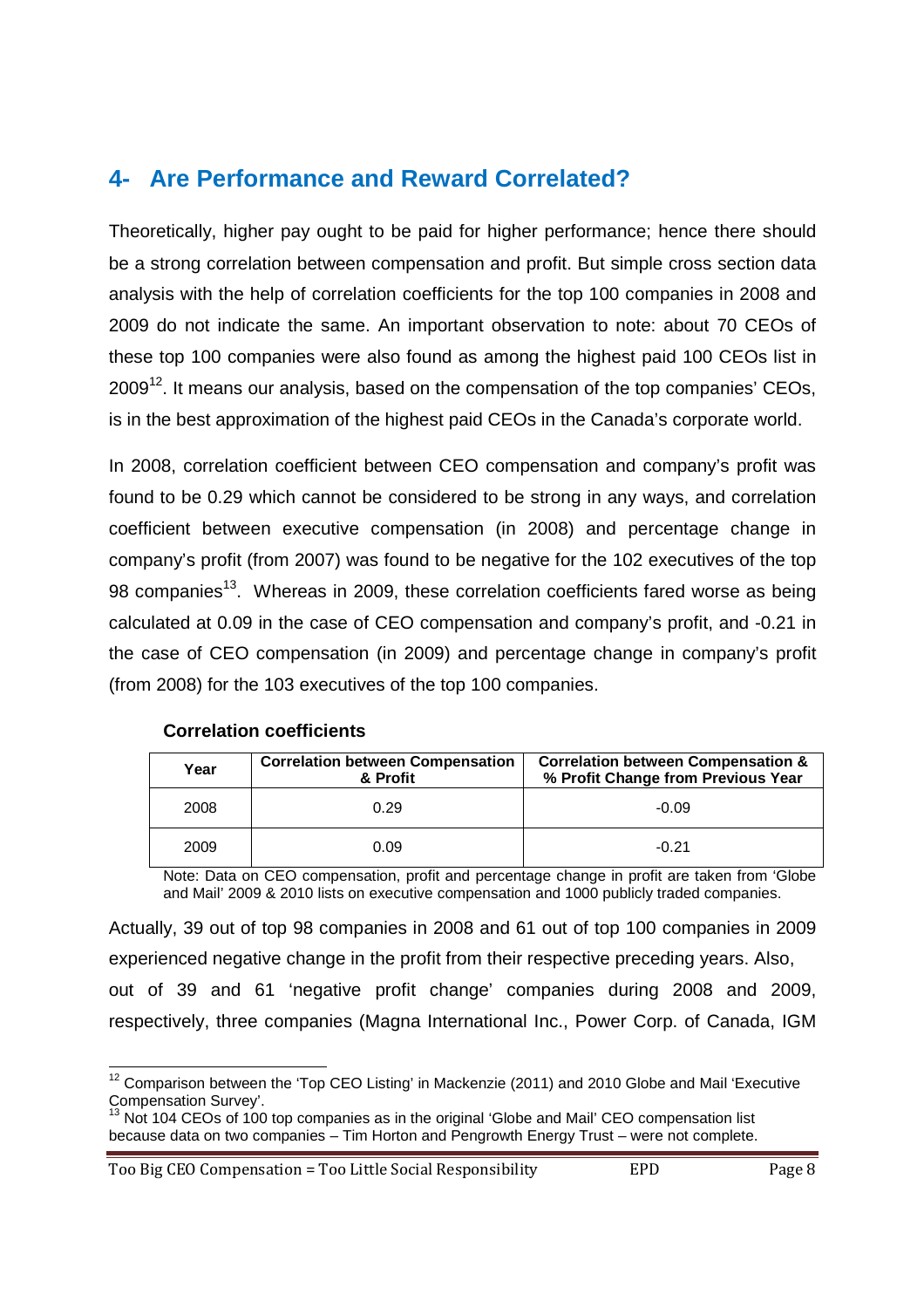Financial Inc.) had two executives each in both years; however in other companies with positive change in profit, there was one company (Research In Motion Ltd.) with two executives. Surprisingly, 6 (out of these top 98) companies in 2008 and 10 (out of top 100) companies in 2009 actually incurred losses. There may be an argument that slowdown in the global and domestic economy during these two years of 2008 and 2009 had affected the performance of these companies. But during bad times and bad corporate performance, if executives' pays were as usual – this raises more question marks on the integrity of the executives.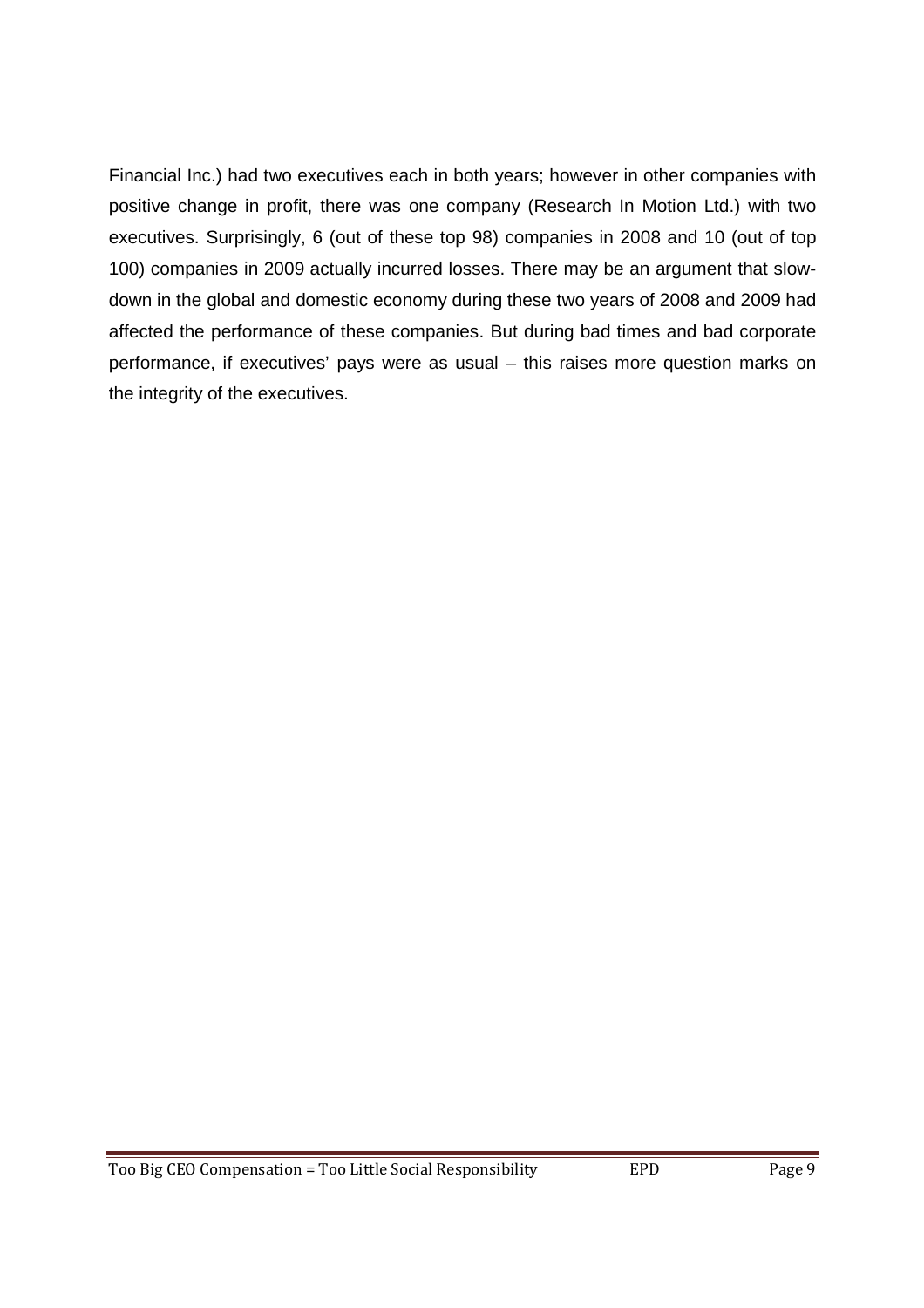## **5- What Explains So High Executives' Pays, if not the Performance?**

Weak correlation in the above cross-section data analysis shows that there is a poor link between pay and profit. Therefore higher pays are not for higher performance, but for something else. Current higher pays in an expectation of higher future profits (as to mend current low profitability) – might buy the argument in some but not in the majority cases. Dissonance between executives' pay and performance has attracted loads of academia's attention<sup>14</sup> too. This phenomenon has been described with different terms, for example, 'agency problem' <sup>15</sup> 'board capture' <sup>16</sup> 'managerial power' <sup>17</sup> 'rentextraction<sup>'18</sup>, 'appropriation or skimming<sup>'19</sup>, and 'pay-for-luck'<sup>20</sup>. All such terms refer to

  $14$  "Indeed, the increase in academic papers on the subject of CEO compensation during the 1990s seems to have outpaced even the remarkable increase in CEO pay itself during this period (Murphy, 1999)." Bebchuk and Fried (Summer 2003). p.71.

<sup>&</sup>lt;sup>15</sup> "When ownership and management are separated in this way, managers might have substantial power. This recognition goes back, of course, to Berle and Means (1932, p. 139) who observed that top corporate executives, "while in office, have almost complete discretion in management." Since Jensen and Meckling (1976), the problem of managerial power and discretion has been analyzed in modern finance as an "agency problem."" Bebchuk and Fried (Summer 2003). p.71.  $16$  Thomas (2004).

<sup>&</sup>lt;sup>17</sup> Quotes from following sources:

<sup>&</sup>quot;In contrast to the optimal contracting approach to executive compensation by which pay arrangements are set by a board of directors that aims to maximize shareholder value, managerial power approach suggests that boards don not approach at arm's length in devising executive compensation arrangements; rather, executives have power to influence their own pay, and use that power to extract rents." Lucian, Fried and Walker (2002). p.751.

 <sup>&</sup>quot;Under this approach, which we label the "managerial power approach," executive compensation is viewed not only as a potential instrument for addressing the agency problem but also as part of the agency problem itself. As a number of researchers have recognized, some features of pay arrangements seem to reflect managerial rent-seeking rather than the provision of efficient incentives (for example, Blanchard, Lopezde-Silanes and Shleifer, 1994; Yermack, 1997; and Bertrand and Mullainathan, 2001)." Bebchuk and Fried (Summer 2003). p.72.

<sup>&</sup>lt;sup>18</sup> "As a result of such deviations from optimal contracting, executives can receive pay in excess of the level that would be optimal for shareholders; this excess pay constitutes rents." Lucian, Fried and Walker (2002). p.754.

<sup>&</sup>lt;sup>19</sup> "...such Studies are by Bertrand and Mullainathan; Benz, Kucher, and Stutzer; Blanchard, Lopez-de-Silanes, and Shleifer; and Yermack" As quoted in Lucian, Fried and Walker, (2002). Footnote, p. 755.

<sup>&</sup>lt;sup>20</sup> "While the typical compensation package includes stock options in order to motivate the manager to increase shareholders' wealth, it is not clear how managers should be compensated when a firm's value increases as a result of general stock market movements and not from managerial effort (Jensen and Murphy, 1990)." Paligorova (2008). p. 2.

<sup>&</sup>quot;However, compensation based on absolute share price performance rewards managers even when the managers' efforts have not contributed to the share price increase. In particular, the share price increase might be driven solely by factors external to the firm—such as changes in the economy that benefit the firm's industry or interest rate declines that benefit the market as a whole. One study of U.S. stock prices over a recent ten-year period reports that only 30 percent of share price movement reflects corporate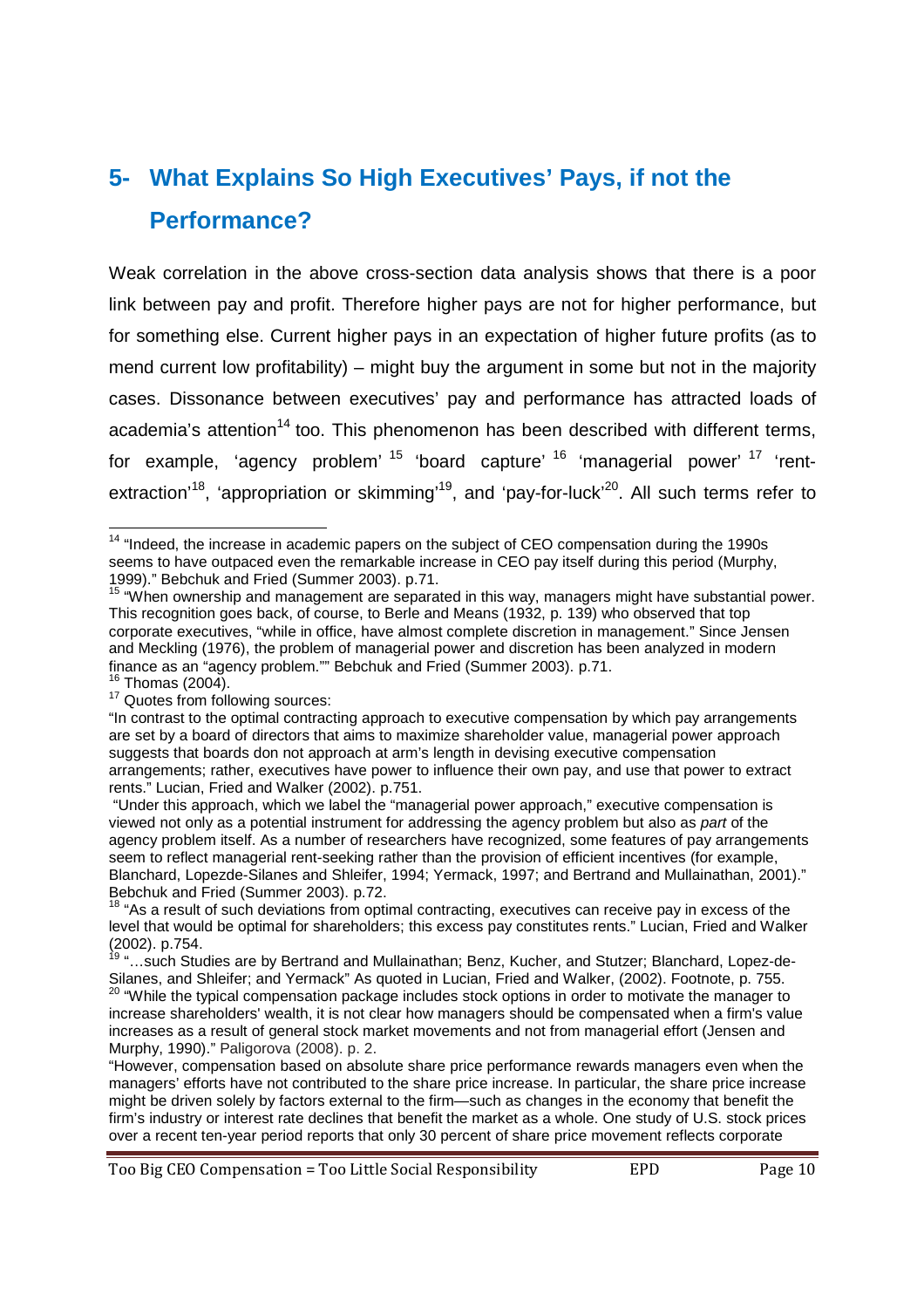the same premise that executive pay is above than for an actual performance, and therefore implicitly suggest that there is a need for it to be fixed.

Theoretically, executives' performance which is associated with the company's performance should be assessed from the long term value of the company. Society and national economy are also supposed to be benefitted in the process from the higher level of goods & services, income and employment. But perhaps developments in the executives' compensation structure, among other factors, have generated a system where corporate performance has in fact been in conflict with corporate long term value creation, social interests, and national economy's sustainability.

Short-termism, manipulations and cronyism have actually taken over the executives' real performance horizon. The performance barometer is now generally associated with the revenues or the stock values, which otherwise should have been tied to the rate of return on invested capital<sup>21</sup>. The downsizing, outsourcing, off-shoring, business sell-off etc. have come as handy tools $^{22}$  to prove quick business performance. Corporate bookcooking<sup>23</sup> and stock-engineering are another ways to manipulate the performance. Memories are still fresh of a series corporate accounting scandals like Enron, WorldCom, Tyco International, and Adelphia which led to the Sarbanes-Oxley Act, NYSE and NASDAQ regulations of 2002 mandating independent audit, nomination, and compensation committee etc. About stock market, it is worth mentioning a quote from the Joe Nocera's report (in the New York Times of October 13, 2007) which he took from Key and Putten's book "Myths and Realities of Executive Pay" (published by Cambridge University Press in 2007):

Tedesco (2009). Financial Post Feb. 18, 2009.

<sup>22</sup> Nocera (2007). New York Times 13 Oct. 2007. Also, Collins (2009). Miami Herald 9 Sep. 2009.

**.** 

Too Big CEO Compensation = Too Little Social Responsibility EPD Page 11

performance, with the remaining 70 percent driven by general market conditions. Because of such external factors, even managers who perform poorly—and whose actions therefore make shareholders relatively worse off—can profit when their compensation is linked to changes in the absolute share price." Lucian, Fried and Walker (2002). p. 797.

<sup>&</sup>quot;Compensation dollars could be much better targeted if execu-tives received these dollars only to the extent that the increase in their firm's share price was due to firm-specific performance, rather than sector or general market performance." Lucian, Fried and Walker (2002). p. 796.

 $23$  Collins (2009). Miami Herald 9 Sep. 2009.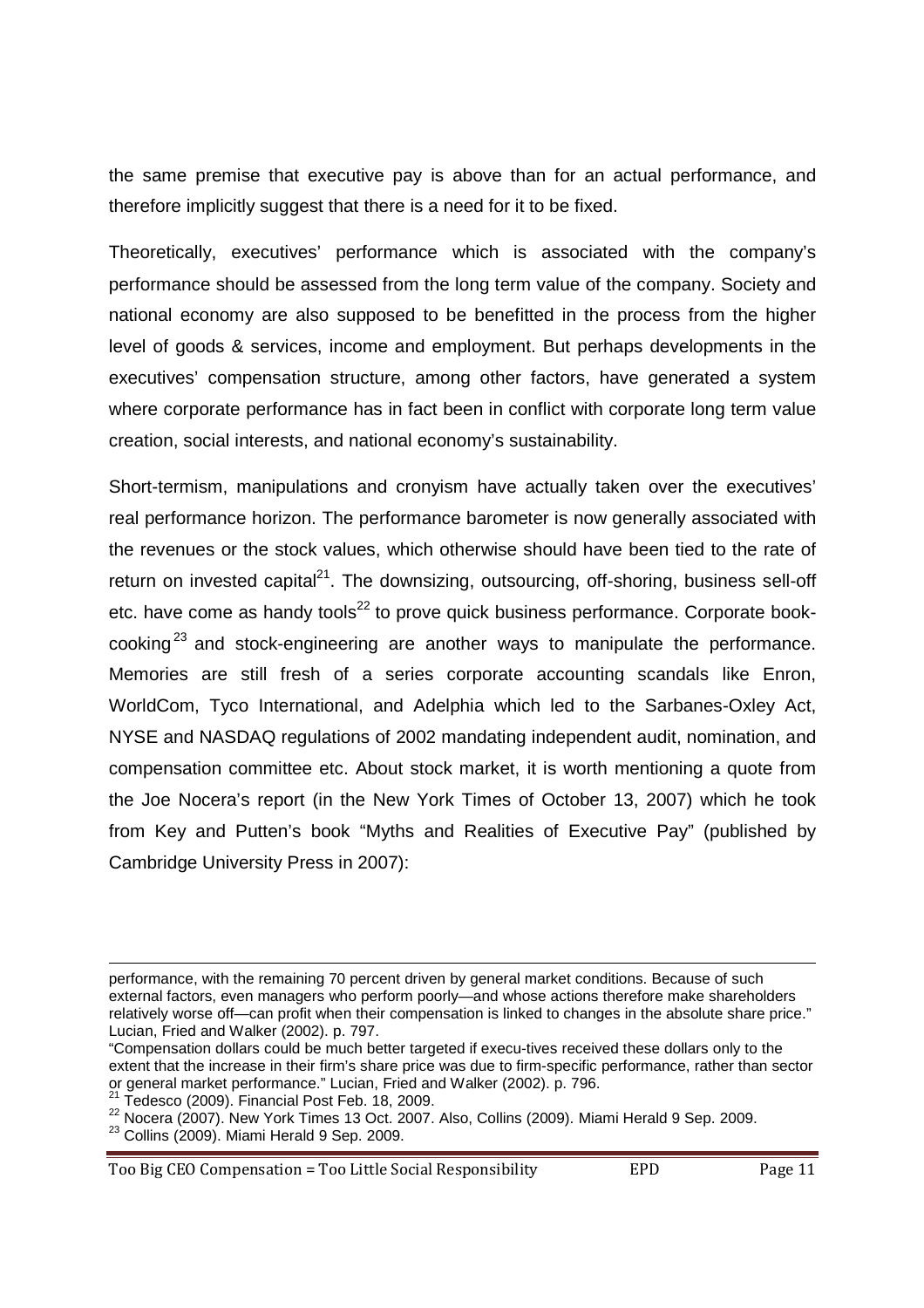"It is not a coincidence that the Dow Jones industrial average, which stood at 5,000 in 1996, is now well above 13,000," the authors write. "While U.S. executive pay practices do not entirely explain this rise, there is little doubt that it would not have occurred without them."

Executives' pay has been now no more an actual performance price of the agents (executives) that are to be fixed by a competitive compensation market and paid by the principal (the board representing the shareowners). However, neither the compensation seems to be a price for an executive's real performance nor does market seem to be competitive. The executive compensation, basically devised to address the agency problem between the managers and shareholders, actually has become as part of the problem itself, as boards "with dispersed ownership do not bargain at arms' length with managers, and that managers are able to influence their own pay arrangements".<sup>24</sup> About the compensation market, two quotes seem to be contextual:

"…the market for executive compensation is so clearly rigged. Chief executives sit on one another's boards, so they have an incentive to take care of one another. Directors are predisposed to want to make the chief executive happy since, after all, he or she is the one who picked them for the board. Far too often, a chief executive's pay isn't a result of an arms-length negotiation, but a result of a kind of a corporate buddy system." Joe Nocera (2007)

"To make matters worse, the Compensation Committee's advisors, usually paid consultants from a handful of well-known firms, have conflicts of interest that preclude them from giving truly disinterested advice. They tell directors to rely upon industry surveys of pay levels that have the (un)intended consequence of constantly ratcheting executive pay levels upward." Thomas (2004) p.1174.

Therefore higher pays are not for higher performance. 'Rent seeking behavior' is a better explanation than the 'pay for performance'. CEOs seem to exercise power and influence in their compensation contracts, and then use short-cuts like short-term oriented strategies and manipulating tactics to prove pseudo performance to extract that rent through. A pyramid of institutional factors like, inefficient markets, biased and loopholed regulations and partisan nexus etc. serve a good landscape for opportunistic selfish-interests and greed to fructify.

 <sup>24</sup> Bebchuk and Fried (April 2003). Abstract.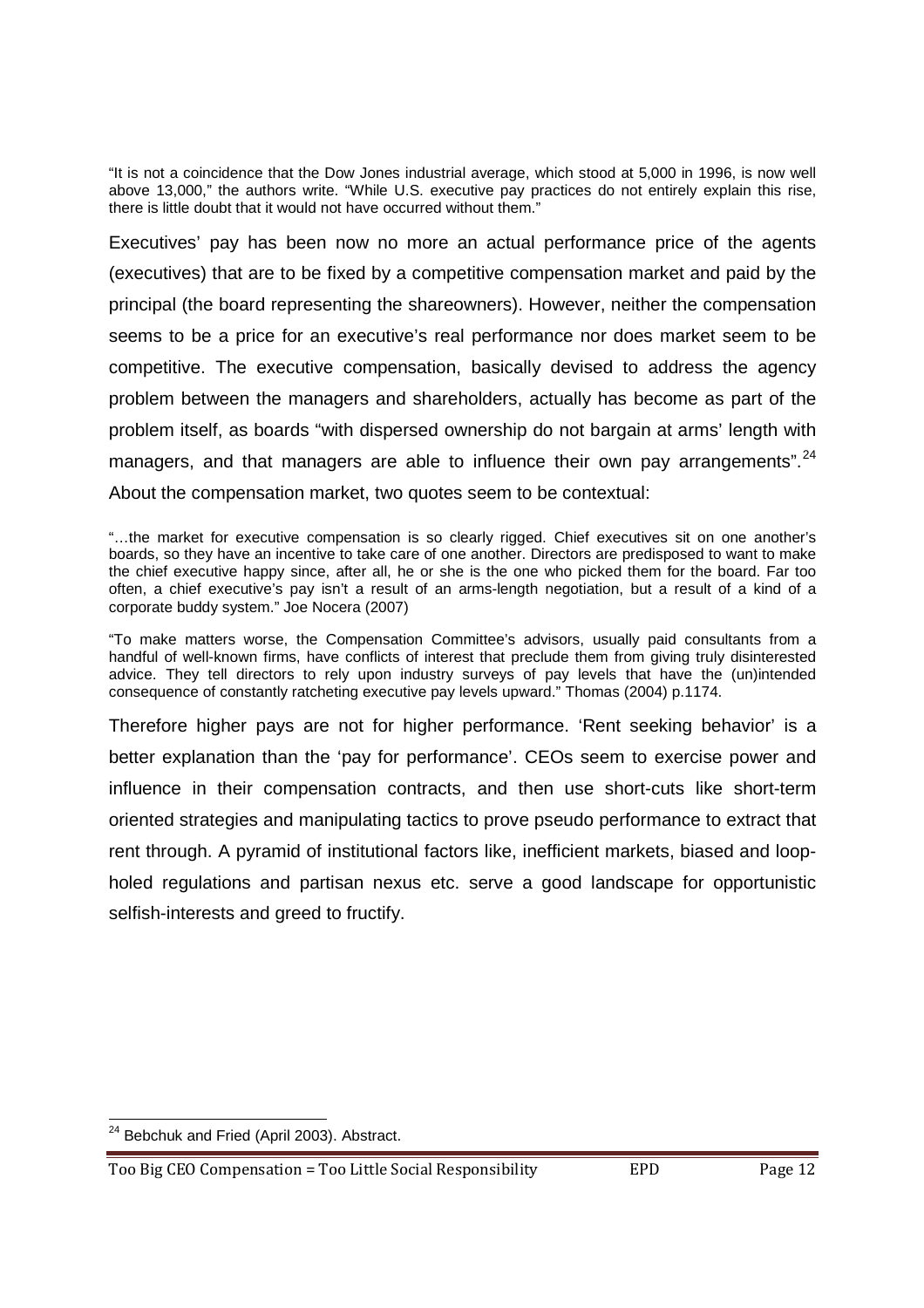#### **6- Conclusion**

Very high and yet increasing pays of the CEOs has created an enormous incomeinequality between the executives and other employees which is a social ill. This huge inequality is not good for the workers, society and national economy. It adversely affects the morale of the employees, leads to an unequal wealth and associated power distribution in a society, spoils the social fabric, and also reflects dominance in an overall institutional dynamics of a nation which is undemocratic inherently. Corporate world's reckless conduct under the leadership of recent time CEOs, like cost cutting, hire-fire, job-diversions, no union or de-union, excessive risk etc. may be financially paying but have too high social costs to bear by any society. Excessive pays have created, in general, an excess risk-taking, greed, market manipulation, exploitation, fraudulence and corruption. This, in turn, has caused more mistrust against the corporate world on the one hand, and greater instability in the national economies and further unsustainably in the global economy on the other.

CEOs may grab excessive pay checks while sitting at a top responsible position but as an individual, as a part of an organization, and as a part of a society they can never be seen as responsible. In an era of corporate social responsibility consciousness, CEOs do have a parallel duty to be socially responsible and take out a proportionate share from the value added vis-a-viz other stake-holders especially the fellow members. This is an irresponsible behavior to extract more than the socially acceptable pays. Also, there seems to be no link or a poor, if any, between their pay and performance. In a cross-section correlation analysis, a low coefficient between 'executive pay and annual profit', and also a negative coefficient between 'executive pay and percentage annual change in profit' were found during 2008 and 2009. 'Rent seeking behavior' seems to better explain the phenomenon of high and ever increasing executives' pays than 'pay for performance'. The fact is executives have been able to extract much more than optimal with their power and influence. In no way, this can be termed as a socially responsible behavior.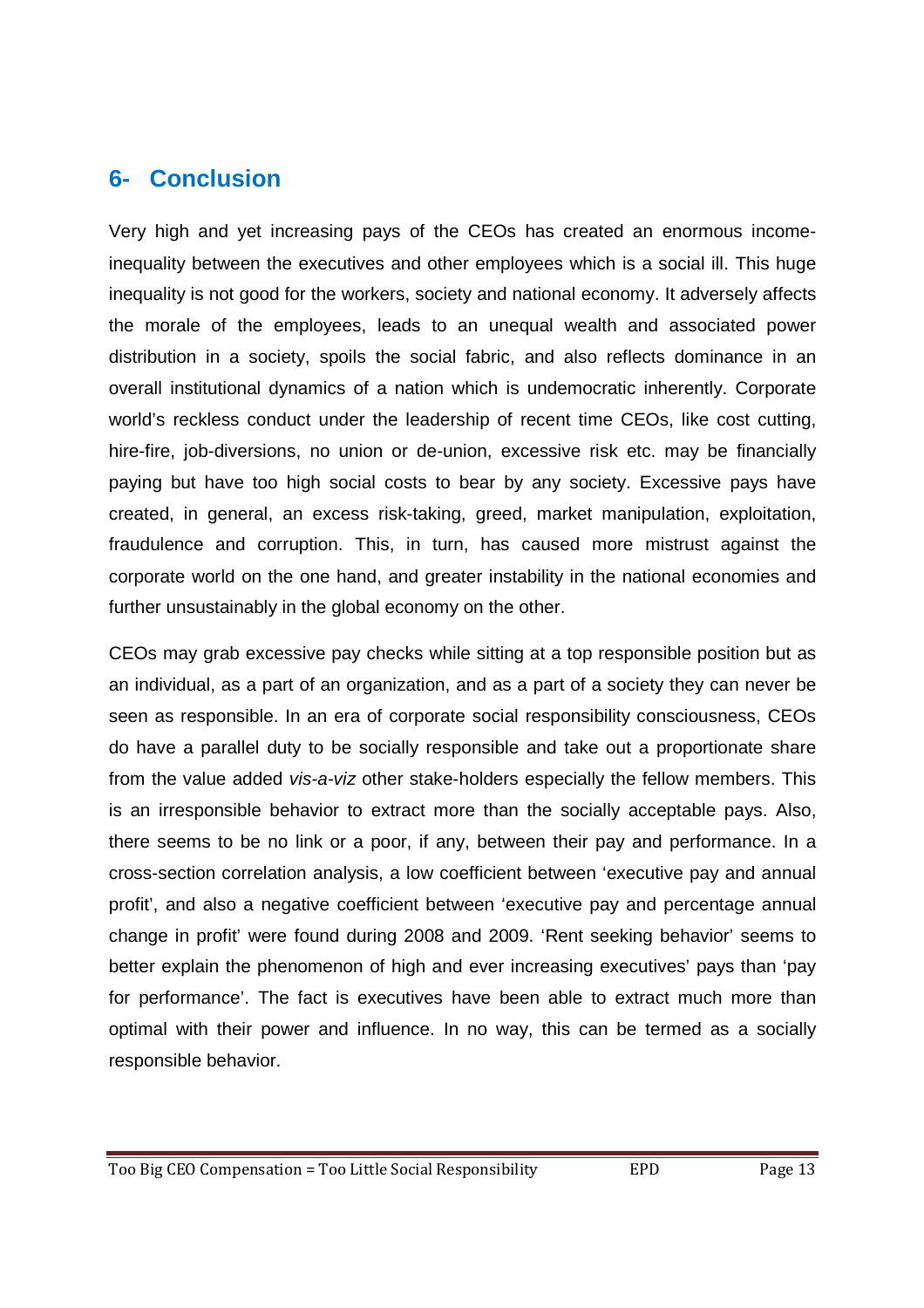True for the executives: who care for the interests of the workers, society, nation or globe; we show you the figures, you give us the pay checks. But, we do care for these, and that is why we see the CEOs' too big pay checks as too little social responsibility!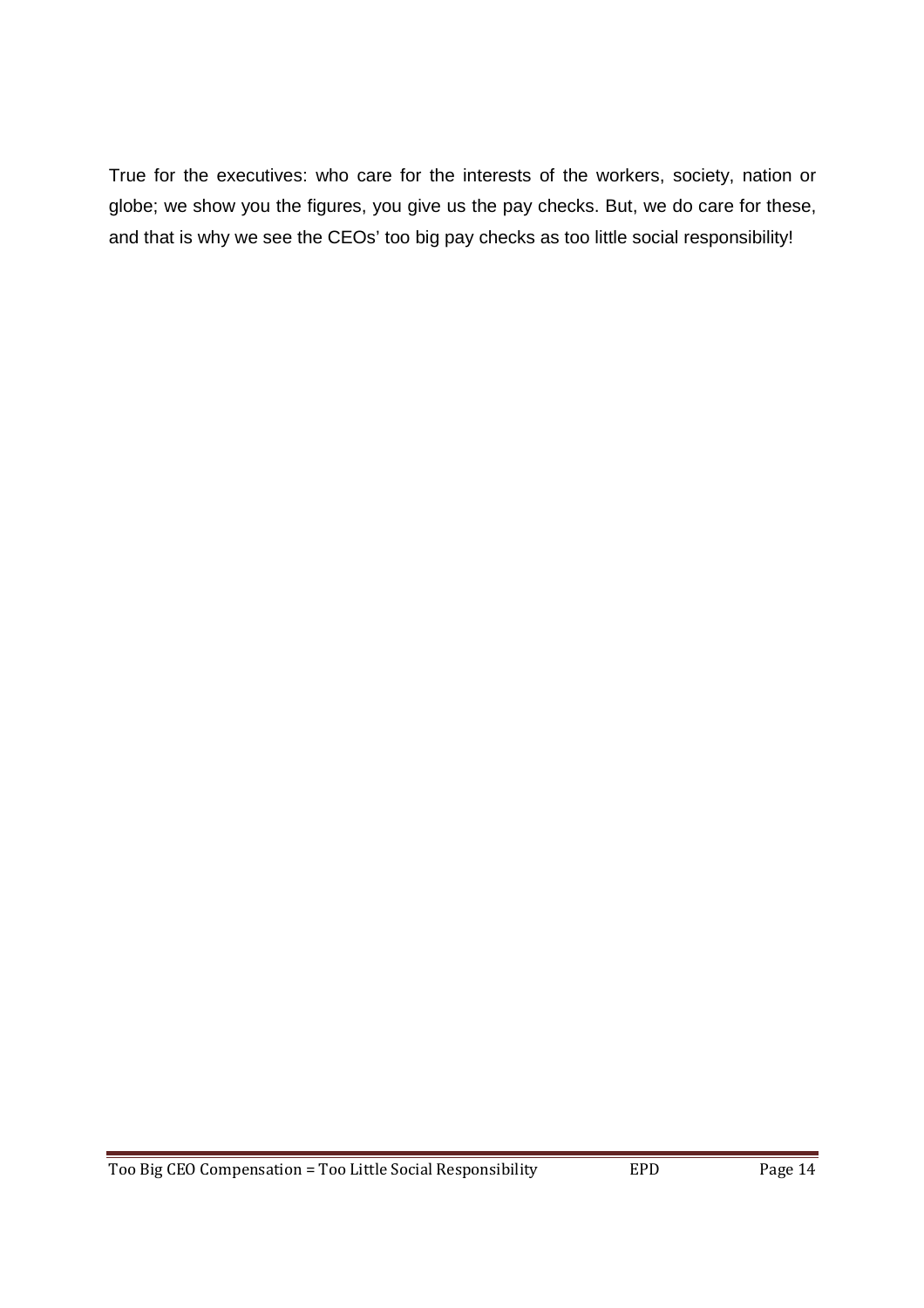## **References**

Anderson, Sarah et al. "Executive Excess 2009: America's Bailout Barons". 16th Annual CEO Compensation Survey Report. Washington DC: Institute for Policy Studies, September 2009. 21 Sep. 2009. <http://www.ips-dc.org/reports/executive\_excess\_2009>

Bebchuk, Lucian Arye and Jesse M. Fried. "Executive Compensation as an Agency Problem". Discussion Paper No 421. Cambridge: Harvard Law School, April 2003. 5 Sep. 2009. <http://www.law.harvard.edu/programs/olin\_center/>

Bebchuk, Lucian Arye and Jesse M. Fried. "Executive Compensation as an Agency Problem". Journal of Economic Perspectives, Volume 17, Number 3, Summer 2003, 71–92. 5 Sep. 2009. <http://www.law.berkeley.edu/faculty/friedj/Bebchuk%20august%2022%202003.pdf>

Bebchuk, Lucian Arye, Jesse Fried and David Walker. "Managerial Power and Rent Extraction in the Design of Executive Compensation". University of Chicago Law Review, Volume 69, 2002, 751-61. 28 Sep. 2009. <http://papers.ssrn.com/abstract\_id=316590>

Bernard, Stephen. "Warren Buffett's salary stays at \$100,000 in 2008". San Diego Union-Tribune 13 March 2009. San Diego, California. 11 Jan. 2010. <http://www.signonsandiego.com/news/2009/mar/13/berkshire-hathaway-executivecompensation-031309/>

Collins, Chuck and Sam Pizzigati. "The CEO Pay Debate: Why Reform is Going Nowhere". Miami Herald 9 Sep. 2009. 10 Sep. 2009. <http://www.miamiherald.com/opinion/inbox/story/1217783.html>

Committee on Governmental Affairs, United States Senate. "The Role of The Board of Directors in Enron's Collapse". Report Prepared by the Permanent Subcommittee on Investigations. 107th Congress Committee Report 107 – 70, 8 July 2002. 14 Sep. 2009. <http://fl1.findlaw.com/news.findlaw.com/hdocs/docs/enron/senpsi70802rpt.pdf>

Equilar Inc. "Executive Compensation Trends". 2009. 5 April 2010. <http://www.equilar.com/2009\_executive\_compensation\_trends/CEO\_Earnings.html>

Globe and Mail. "Executive Compensation Survey". 2009 and 2010. 14 July 2009. <http://www.theglobeandmail.com/report-on-business/managing/executive-compensation-2009 the-complete-list/article1192473/> 4 Nov. 2010. <http://www.theglobeandmail.com/report-onbusiness/managing/executive-compensation-2009/full-compensation-rankings-of-largestcompanies/article1576105/>

Globe and Mail. "Top 1000 Publicly Traded Companies". 2009 & 2010 Editions. 18 July 2009.  $\lt$ http://v1.theglobeandmail.com/v5/content/tp1000-2009/index.php> 17 Nov. 2010. <http://www.theglobeandmail.com/report-on-business/rob-magazine/top-1000/definitions-fortop-1000/article1614721/>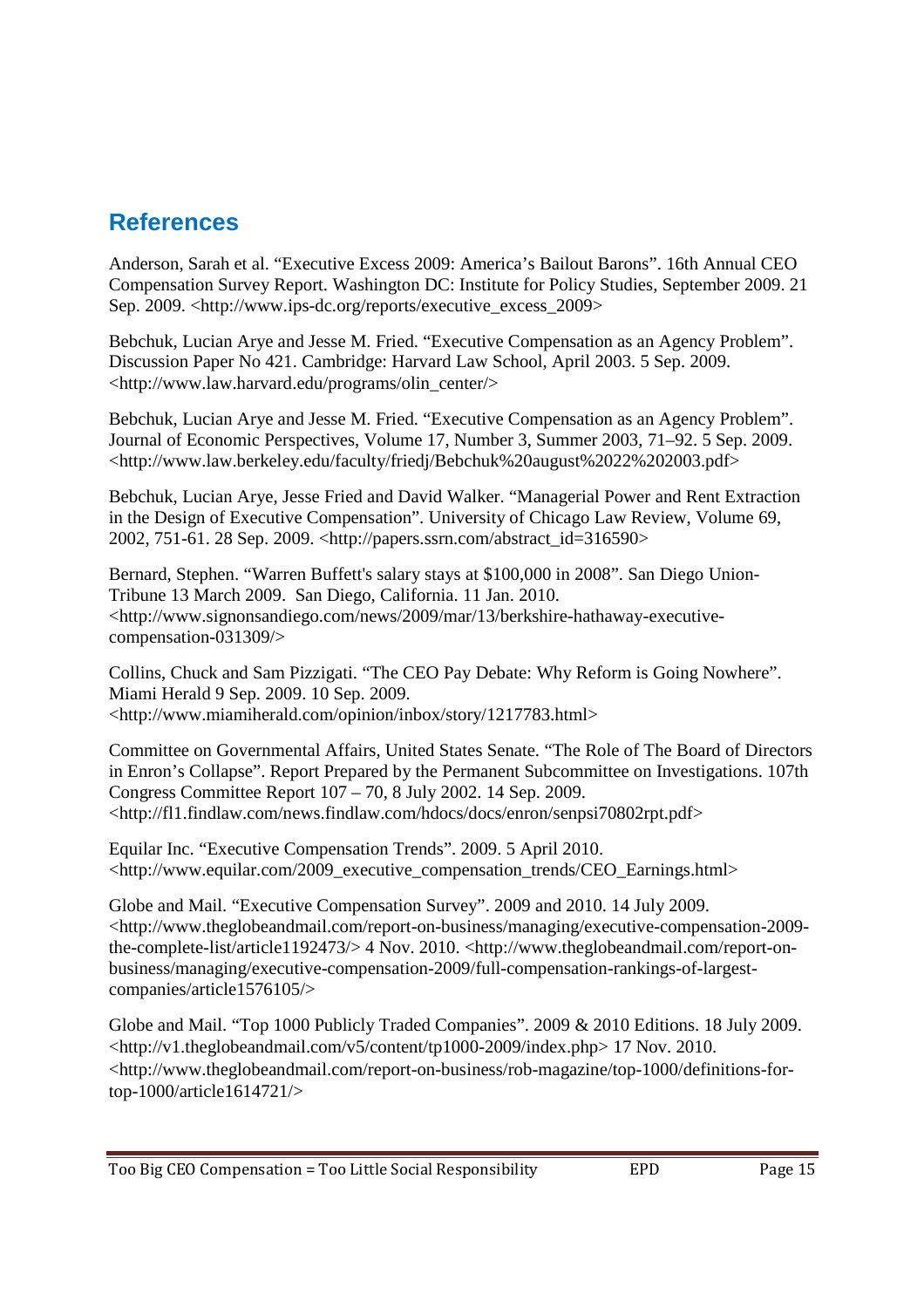Kerr, Kevin B. "Federal Minimum Wages and Low-Income Workers in Canada". PRB 08-39E. Social Affairs Division, Library of Parliament, Canada, 5 Nov. 2008. 11 Sep. 2009. <www.parl.gc.ca/information/library/PRBpubs/prb0839-e.htm>

Kirkland, Rik. "The real CEO pay problem". Fortune 30 June 2006. 11 Jan. 2010. <http://money.cnn.com/magazines/fortune/fortune\_archive/2006/07/10/8380799/>

Krugman, Paul. "Politics, Policy, and Inequality". Keynote & Discussion. Edited Transcript of the second public forum event 'Work That Works' of the 'Agenda for Shared Prosperity' in Washington, DC on 22 Feb. 2007. Economic Policy Institute, 2007. 14 Sep. 2009. <http://www.sharedprosperity.org/av/070222/transcript.pdf>

Mackenzie, Hugh. "Banner Year for Canada's CEOs: Record High Pay Increase". Growing Gap Project Study. Canadian Centre for Policy Alternatives, Jan. 2009. 18 Dec. 2008. <http://www.policyalternatives.ca/~ASSETS/DOCUMENT/National\_Office\_Pubs/2008/Banner Year For CEOs.pdf >

Mackenzie, Hugh. "A Soft Landing: Recession and Canada's 100 Highest Paid CEOs". Growing Gap Project Study. Canadian Centre for Policy Alternatives, Jan. 2010. 4 Jan. 2010. <http://www.policyalternatives.ca/sites/default/files/uploads/publications/reports/docs/Soft\_Land ing\_Recession\_and\_CEOs\_0.pdf>

Mackenzie, Hugh. "CEO Pay: Recession-proof". Growing Gap Project Study. Canadian Centre for Policy Alternatives, Jan. 2011. 5 Jan. 2010. <http://www.policyalternatives.ca/sites/default/files/uploads/publications/National%20Office/20 11/01/Recession%20Proof.pdf>

McNamar, R. T. "New technology can help avoid a second Enron". Regulation, Vol. 26, No. 3, Fall 2003, 62-67. 20 Jan. 2010. <http://www.allbusiness.com/government/3584995-1.html>

Mishel, Lawrence R. et al. "The State of Working America 2008/09". Economic Policy Institute Book. Ithaca, N.Y.: ILR Press, an Imprint of Cornell University Press, 2009. 16 Sep. 2009. <http://www.stateofworkingamerica.org/swa08-exec\_pay.pdf>

Nocera, Joe. "What if C.E.O. Pay Is Fair?" New York Times 13 Oct. 2007. 23 Sep. 2009.  $\lt$ http://www.nytimes.com/2007/10/13/business/13nocera.html?scp=1&sq=What%20if%20C.E. O.%20Pay%20Is%20Fair?&st=cse>

Paligorova, Teodora. "The Effect of the Sarbanes-Oxley Act on CEO Pay for Luck". Bank of Canada Working Paper 2008-20. June 2008. 27 Sep. 2009. <http://www.bank-banquecanada.ca/fr/res/wp/2008/wp08-20.pdf>

Rifkin, Jeremy. "The End of Work - The Decline of the Global Labor Force and the Dawn of the Post-Market Era". New York: Tarcher/Putnam, 1995.

Roger, Martin. "Big bonuses!?" Readers' questions on bonuses and compensation answered by Martin Roger. CBC 19 Mar. 2009. 9 Oct. 2009. <http://www.cbc.ca/news/yourinterview/2009/03/ask\_a\_corporate\_expert\_roger\_m.html#>